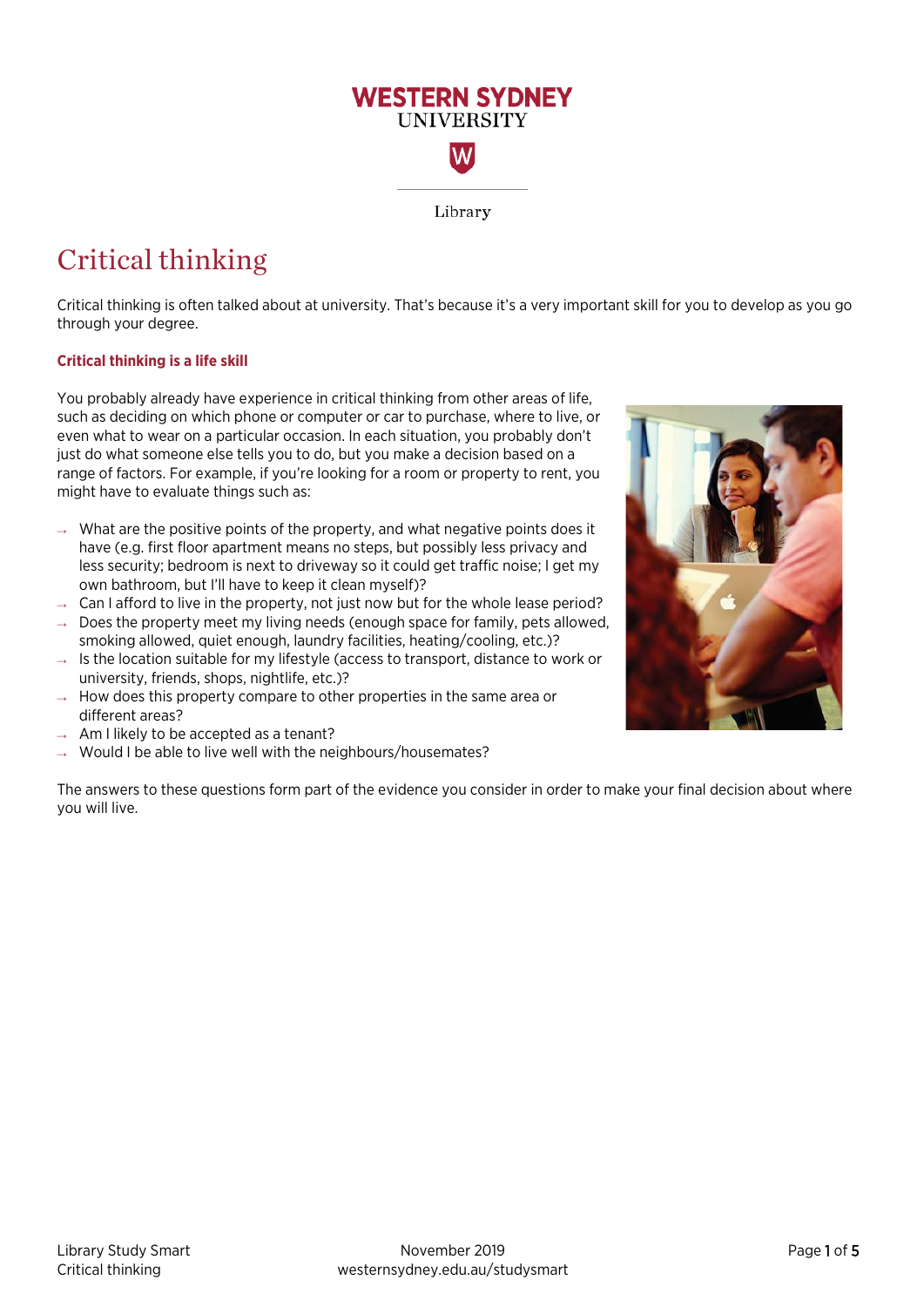# **Critical thinking at university**

At university, critical thinking and writing involves many different ways of thinking. The diagram below shows some of these.



It's good to remember that being critical in your thinking is not the same as being negative. For example, when you are reading a paper you might think the author has made a good point. The 'critical' part is being able to say *why* you think they've made a good point based on their evidence and argumentation.

If you do disagree with someone's ideas, you should always do so respectfully. You can show respect by taking their ideas seriously and doing your best to understand how they came to their conclusions. If you go through this process of genuinely engaging with other people's ideas, you have the right to disagree (even very strongly) with an author's view.

(Adapted from Miles & Spies-Butcher, 2012).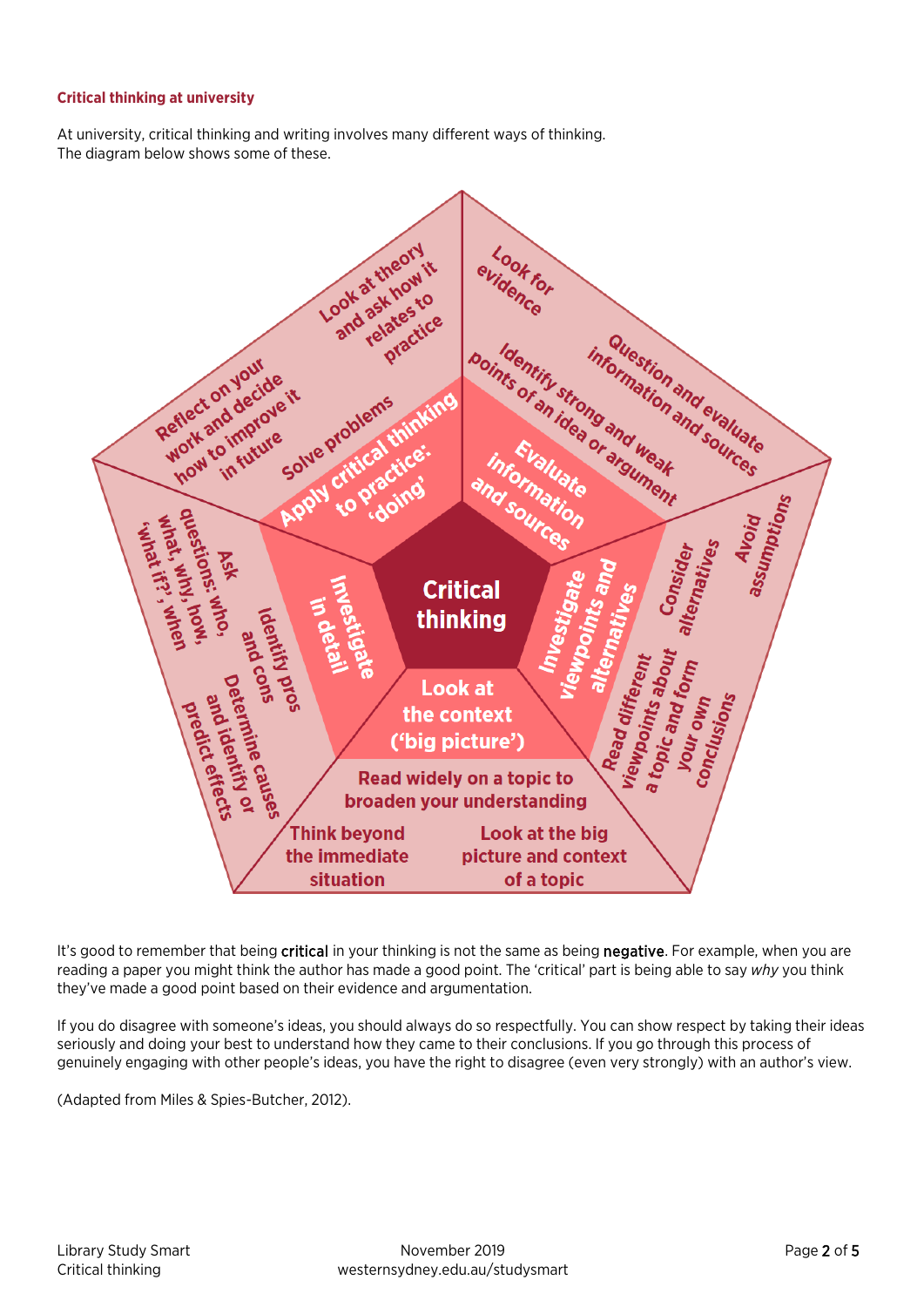# **Why do I need to think critically?**

In some cultures, students are expected to memorise information and regurgitate it in an exam. In the Australian university context, you are considered a member of the academic community. You are expected to be able to think independently and form your own conclusions based on information from various sources.

Thinking critically has the following benefits:

- you get to see that there is always more than one way of looking at something
- you'll be able identify the best ideas and evidence to use in your assignment, and not just settle for the first thing you read
- your assignment will stand out from the rest because your ideas will be better supported and more convincingly argued
- → your own ideas and academic 'voice' will be clearer in your writing because you are better able to explain how and why ideas differ
- you'll develop your knowledge and understanding more generally as you make connections between different ideas and methods
- you'll become a better problem-solver and lifelong learner
- you'll be more attractive to employers

## **How do I develop my critical thinking skills?**

Some general tips for critically evaluating ideas or methods are:

- asking questions
- considering what someone means by a particular idea
- comparing and contrasting with other ideas or methods
- examining the evidence that someone presents to support their idea or method
- examining the way someone argues their point
- identifying the strong and weak points of an idea or argument
- reading widely on a topic to immerse yourself in it and become familiar with the kinds of terms and frameworks used

#### Questioning as you listen

Your lecturer or tutor may mention some research that is relevant to the lecture topic. Make a note to read it later and check it out.

Your lecturer or tutor may use a technical term or symbol that has a meaning different from what you might expect. Ask them about it.

#### Questioning as you read

Before you read a source in detail, consider whether that source is appropriate for your academic work. You can use the 'APPEAL' framework to help you.



Watc[h Using APPEAL to evaluate sources](https://www.youtube.com/watch?v=jEsHKNZJHas) (video), Library podcast, 6:26, an[d Using APPEAL to evaluate](https://www.youtube.com/watch?v=LSvCVJ6dI_s)  [websites](https://www.youtube.com/watch?v=LSvCVJ6dI_s) (video), Library podcast, 8:09.

Once you have identified appropriate sources for your assignment, use the questions in the table below to help you develop your critical reading skills. As you read, look for information to answer the questions. To make it more manageable, read through the list and choose one question from each box to answer about your reading.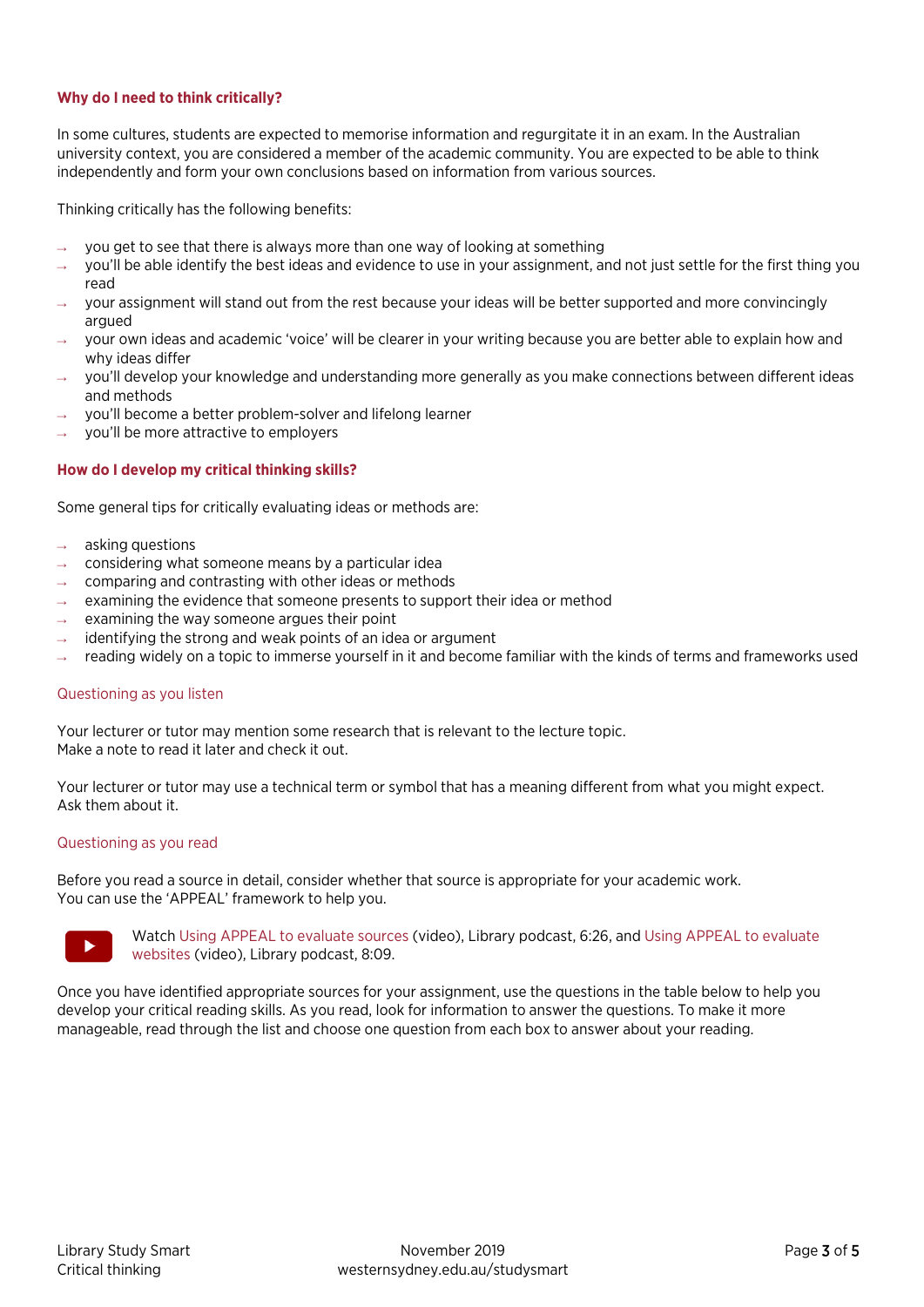| <b>Feature</b>                  | Questions to ask about that feature                                                                                                                                                                                                                                                                                                                                         |
|---------------------------------|-----------------------------------------------------------------------------------------------------------------------------------------------------------------------------------------------------------------------------------------------------------------------------------------------------------------------------------------------------------------------------|
| Purpose                         | Why has the author written the material? Does the author state his or her purposes explicitly?<br>Are there other 'hidden' purposes?                                                                                                                                                                                                                                        |
| Audience                        | Who is the intended audience of this material (e.g. other academics, students, general public,<br>government officials, businesses)?                                                                                                                                                                                                                                        |
| Focus & scope                   | Which aspects of the topic has the author chosen to concentrate on? Which aspects have they<br>left out? Do they give any reasons for leaving out an aspect of the topic?<br>Is the material presented in breadth (wide coverage but not very deep) or depth (detailed<br>coverage of a narrow aspect of the topic)?<br>What is the main argument or theme in the material? |
| Evidence                        | What explanation or evidence is used to support the main points?<br>Is there any evidence of deliberate bias, such as which sources are used or how the material is<br>interpreted?<br>Do the facts seem correct? How easily could you check them?<br>Has the author included any material that seems irrelevant?                                                           |
| Argumentation                   | How does the author introduce the subject?<br>How does the author develop the argument or theme from one main point to another?<br>How does the conclusion relate to the introduction and to the rest of the material?                                                                                                                                                      |
| Assumptions &<br>influences     | What are the author's assumptions? Are these explicitly stated?<br>Is the author's purpose influenced by a contemporary issue or a particular philosophy?<br>Is the author defending a particular point of view?                                                                                                                                                            |
| Organisation                    | What framework is used to organise the material? Is the framework clearly explained?<br>How is the content organised and developed within the framework?<br>Does the author restate what has been said at appropriate points?<br>Does any graphic material (tables, diagrams, etc.) illustrate or restate the written content?                                              |
| Style                           | In what style has the material been written? For example, is it formal or informal, simple or<br>complex, didactic (teaching) or persuasive, narrative (telling a story) or analytical (pulling<br>something apart and examining it)?<br>How does the style and format influence your reaction to the material?                                                             |
| Your knowledge and<br>questions | Which of your questions about the subject does the author answer?<br>How are the contents related to what you know about the topic?<br>Do any items puzzle or intrigue you?                                                                                                                                                                                                 |

(Adapted from Murdoch University (2016), after Marshall and Rowland (1981, pp. 102–103)).

# Questioning as you write

As you research and write, you will make decisions and come to conclusions about particular questions and ideas. It's important to examine your own processes and ideas as well as those of others. For example, you might ask 'Why did I come to that conclusion?' and 'Why did I decide to include that piece of evidence but not another one?'.